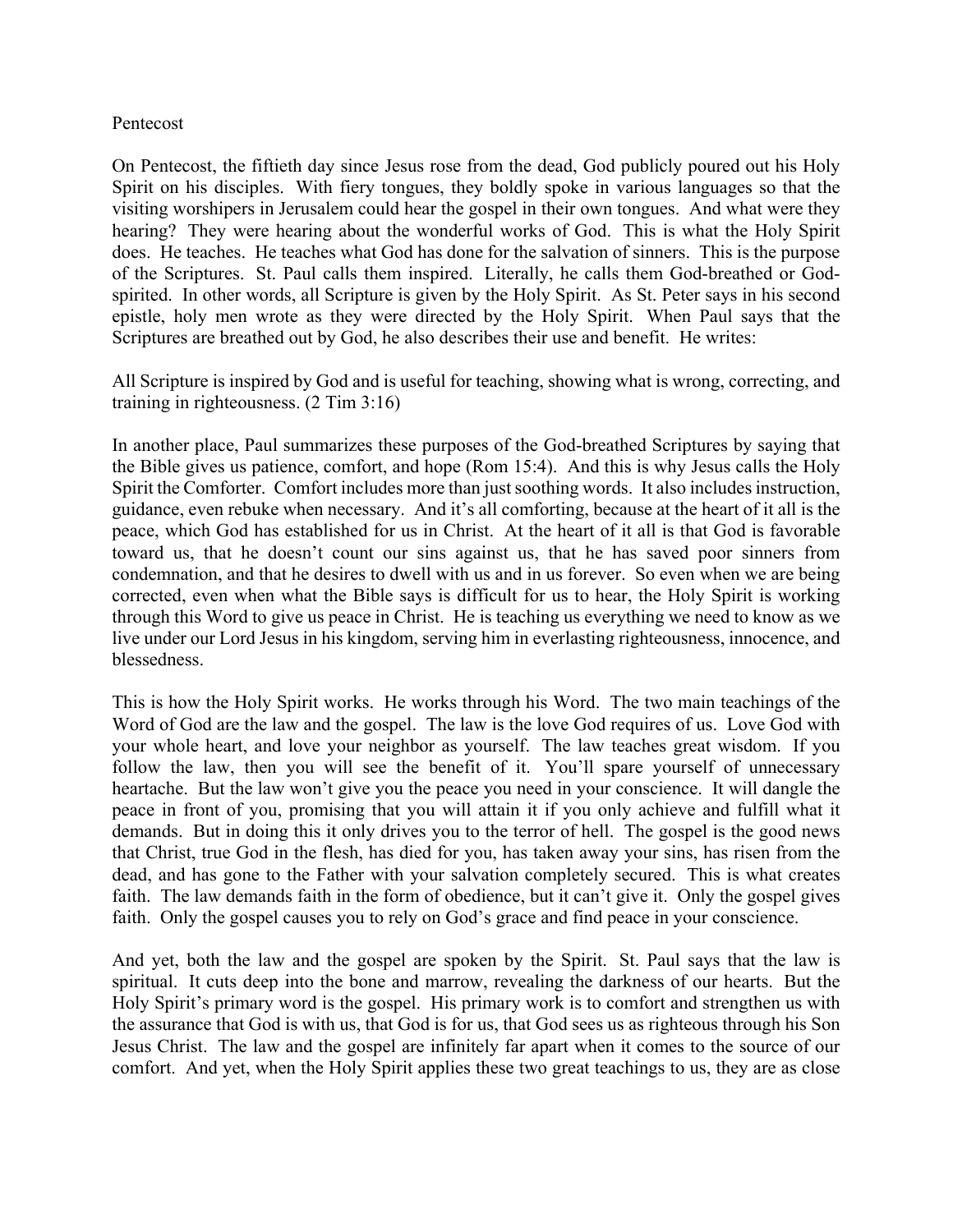as skin is to our bodies. The Holy Spirit intimately, skillfully, and lovingly applies his Word to us. In other words, he teaches us. He gives us patience. He encourages us.

Consider the sermon St. Peter preached on Pentecost. He ended his sermon by telling the Jews that this Jesus whom they crucified has been raised from the dead and has been declared by the Father to be true Lord and Christ. These words cut them to the heart. The preaching of the crucifixion by itself is the greatest preaching of the law, because it shows the full extent of God's wrath against sin. There in the crucified Christ is God's anger poured out on all sinners. "You crucified him," Peter said. This is what we all must hear. We all must make confession. We all must see how our own sin put Jesus on the cross. Yet, hidden under this terrible declaration, which cuts us to the heart, is the great comfort given by the Holy Spirit. It is that Jesus is Lord and Christ. He has returned to the Father who has begotten him from all eternity. By his cross, by his death, by his shed blood, he has established peace with God for all sinners. This is how the Word of God works. It changes our mind. It gives us repentance. Not only does it pierce our hearts to show us how much we have fallen short. But through the good news of salvation, it gives us peace to believe that our sins are forgiven for Christ's sake. This is true repentance. It is not only sorrow over sin. It is also the confidence that God forgives. "Repent," Peter said to them, "and all of you be baptized in the name of Jesus Christ for the forgiveness of sins, and you will receive the gift of the Holy Spirit."

Peter was teaching them. The Holy Spirit was teaching them. This is what the Holy Spirit does. He teaches through the Word.

Those who don't want to be taught cannot claim to have the Holy Spirit. They cannot claim to know and love Jesus. It's easy to say you love Jesus when you get to define for yourself what love is. By the decree of an ungodly politician, this month of June is set aside by unbelievers to celebrate sexual perversion in defiance of him who created them male and female. They claim they are being loving and accepting. But the Word of God condemns this as sin. And Jesus says that if you love him then you will keep his Word. I recall some years ago a couple of visitors came to church and told me they disagreed with closed communion. They asserted that Jesus would never turn anyone away. I tried to tell them what the Word of God says about agreement in the teachings of Scripture and that taking communion is a public confession of agreement. Now, it would have been one thing if they still had some misgivings about the practice and yet humbled themselves to consider what the Bible actually taught. After all, the Scriptures are patient. But they didn't want to hear it at all. They didn't want to be taught what the Word of God says. Jesus certainly does not turn away anyone who is burdened by the guilt of his sin. He says, "Come to me all who labor and carrying a heavy load, and I will give you rest."

But the Word of God is not to be treated as a plaything, as if we can pick and choose what we like and then ignore the rest. To do this is to mock the Holy Spirit. God's Word says that he resists the proud and gives grace to the humble. He listens to the cries of those who are cut to the heart, and he doesn't turn away anyone who humbly learns his Word. But to those who think they know enough already, he certainly does turn them away. The Word of God isn't something we have pegged and figured out so that we don't have to learn it anymore. No, it is living and active, sharper than any two-edged sword. The Holy Spirit continually applies both law and gospel, both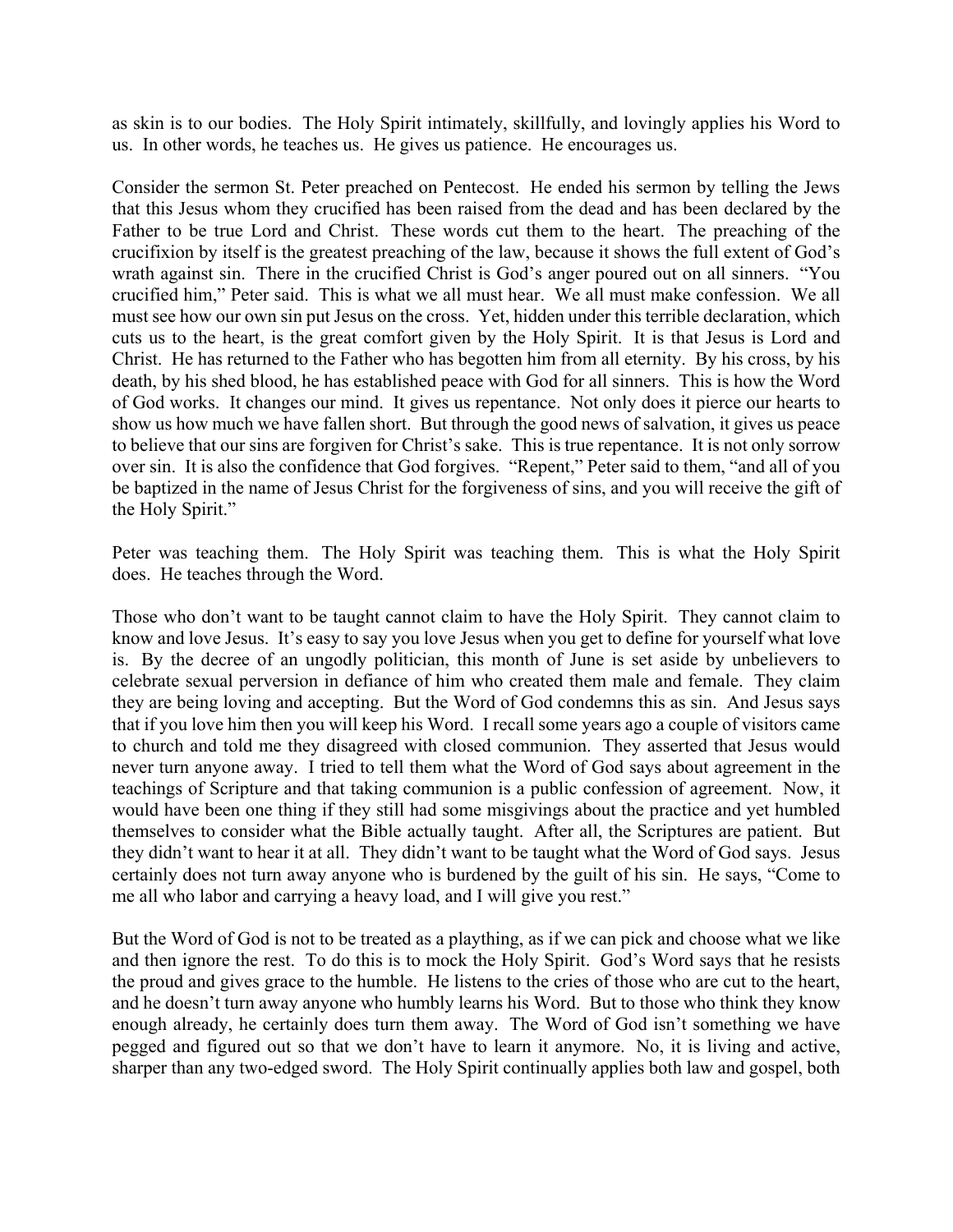rebuke as well as encouragement, chastisement and comfort. Those who feel no need for this are lying when they say that they love Jesus.

The peace Jesus gives to us is not the peace the world gives. The peace the world gives is given by the devil, whom Jesus calls the ruler of this world. The devil lets the world have peace as long as they are not listening and learning from God's Word. And he doesn't care how left-wing or right-wing they are. Certainly, the leftist maniacs who push for disgusting abominations such as abortion, sexual immorality, and other kinds of wickedness should be easy to spot. But the devil is just as successful, if not more, when he can use morally upright people to push his cause. He will use the empty preaching of tolerance and compassion to deceive Christians into mistaking worldly perversions for Christ's mercy. But he'll also use seemingly wholesome messages of God and country to deceive Christians into mistaking rugged individualism for faith in Christ.

Worldly peace will promise a comfortable life. And if you prefer a more conservative, traditional, and straight-laced version of it, then you can certainly have it. You can talk about hard work, family values, and all sorts of virtues, which we certainly should talk about and instill in our children. But you know that feeling you get when someone blurts out God's Word, and it feels kind of awkward, out of place, and cringe-worthy? You know that urge to walk away, zone out, or change the subject when someone starts talking about what Christ teaches? I'm sure many of us are familiar with it. Even the most devoted Christians experience it from time to time. What is that feeling? What is that urge? It's the devil. It's the wicked spirit who tries to have a claim on you, who promises you comfort and peace as long as you keep the Word of Christ out of it. He'll let you talk about Jesus just as long as you don't get into what his Word actually teaches about sin, about God's judgment, about his cross, death, and resurrection, about living a Christian life and the hope of the resurrection.

But that wicked spirit doesn't have any claim on Jesus. Sure, he'll try to use Jesus' name to support every godless action you can think of. He'll use Christ's name as a slogan so long as he can keep you from learning and growing in what Christ actually teaches. But no matter how much he uses the name of our Lord, he has no claim on him. Instead, Jesus came to do what the Father commanded him. He came to fulfill the Word of God for us. This is therefore what the Holy Spirit teaches us.

So do you know that feeling when you realize how weak and sinful you are, how unworthy you are, how much you need to learn? It's truly humbling to see that this world's peace never lasts, and you find that your only refuge is in Christ. It hurts, and yet, it's also profound peace and comfort. What is it? It's God. St. Peter calls it God's heavy hand pressing down on us (1 Pet 5:6). And Jesus says that when we hold onto his Word, he and his Father come to us and dwells with us. His Spirit who lives within us is constantly fighting against our sinful desires. So even while we experience the devil's deceitful attacks, the Holy Spirit assures us in his Word that our peace is found in the blood and righteousness of Christ.

God gives us days of outward peace, and we thank him for this. But the peace, which Jesus gives, is deeper and stronger, standing firm in the midst of trials and hardships. Soon after this magnificent day of Pentecost, the disciples were beaten and mistreated for preaching in the name of Jesus. But they rejoiced, because they knew they were sharing in the sufferings of their